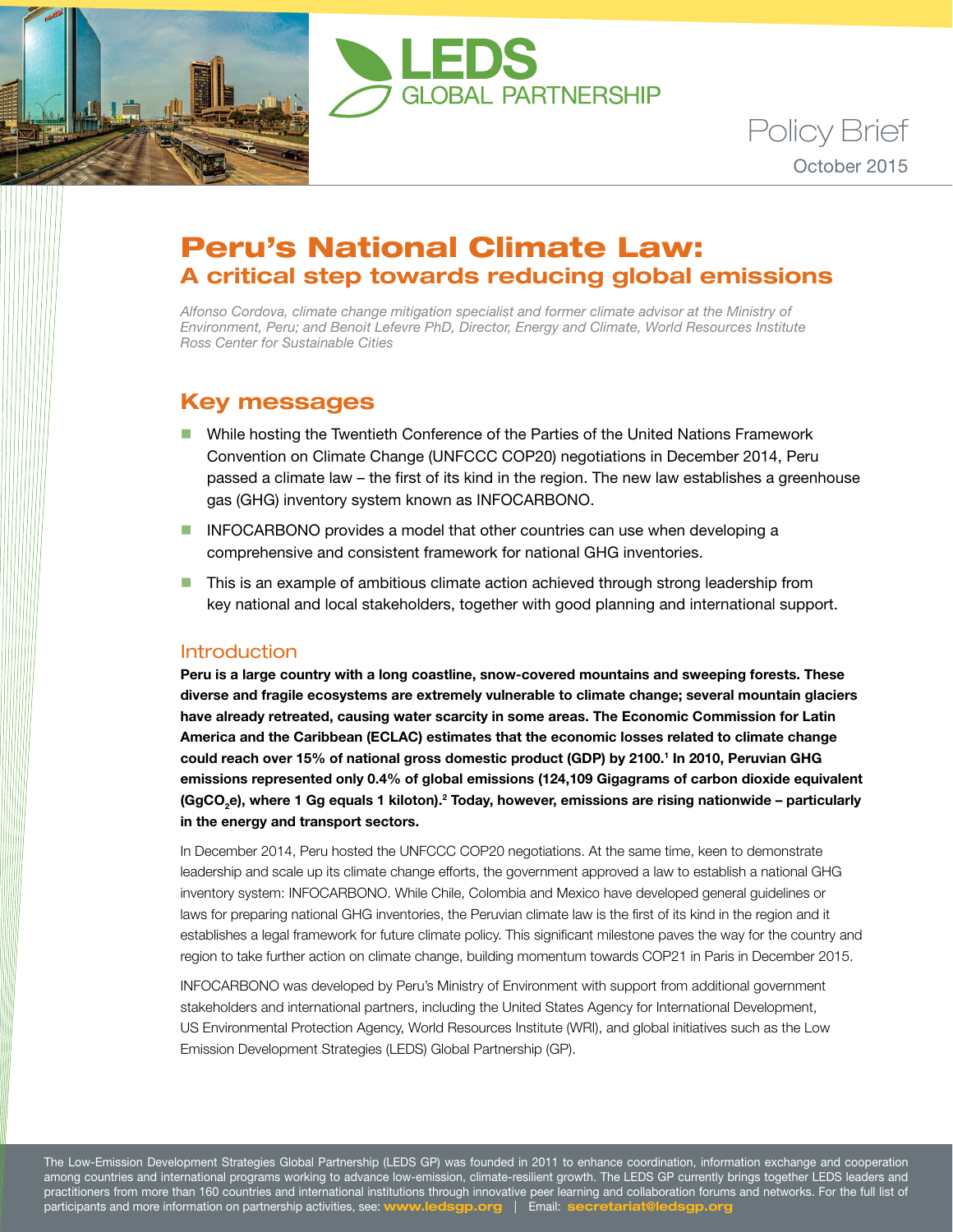## What is INFOCARBONO?

INFOCARBONO is a legal framework that establishes the mechanisms and institutional arrangements needed to prepare national GHG inventories. It is designed for use by state institutions (i.e. ministries) to ensure adoption by national and local actors. INFOCARBONO will be an extremely useful tool for sectors wishing to design policies, plans or other management tools for reducing GHG emissions and promoting carbon sequestration. Another important goal of the law is to facilitate the development of future GHG inventories and help the Government of Peru meet its commitments to the UNFCCC.

INFOCARBONO will help mainstream climate change priorities across different sectors. It assigns a clear set of responsibilities to various stakeholders and lays out mechanisms for collaboration and coordination among different sectors (see Figure 1). Thus, the law will enable Peru to establish a national cross-sector monitoring system that will work at local and national levels of the government. The Ministry of Environment will be the focal point for implementing and operating INFOCARBONO, and will be in charge of providing capacity building and technical support.



#### International process **Figure 1. The INFORCARBONO process**

Source: Ministry of Environment, Government of Peru (2014)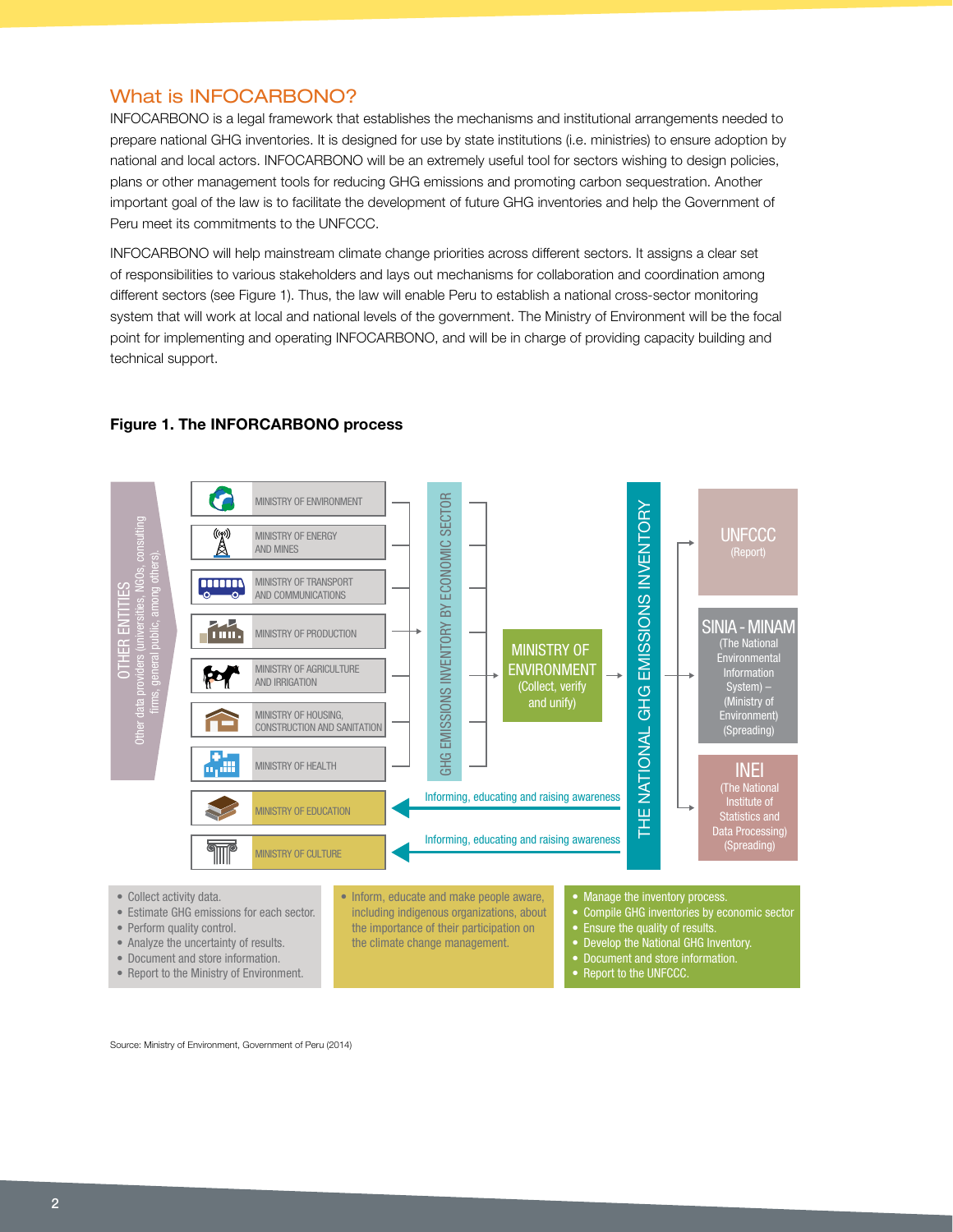### A major step forward

One of the main problems with the GHG inventories produced by Peru and many other developing countries is that they have been developed over differing periods and by different teams or working groups. The inventories often lack evidence, data sources and consistent methodologies. In addition, more attention needs to be given to assuring high quality results, analyzing uncertainties and further detailing the main sources of GHG.

INFOCARBONO represents a major transformation of the GHG management system, which was previously under the sole control of the Peruvian Ministry of the Environment. The new framework will ensure that each relevant ministry includes GHG management within their work. INFOCARBONO is expected to offer a consistent and reliable national GHG inventory system. The outlook in the medium term is that the inventories database will become more robust and of higher quality. Consequently, it will be instrumental to determining the design and assessing the impact of new policies and projects. If Peru is successfully able to implement INFOCARBONO, it may gain better access to international climate finance.

One of the main challenges associated with implementing INFOCARBONO is the amount of flexibility and independence it allows relevant stakeholders. Indeed, relevant ministries need to be able to generate and format information of interest (i.e. inventory preparation), gain access to new information, and have skilled personnel in charge of data collection and management and the preparation of inventories. The Ministry of Environment will play a crucial role in developing skills and guidelines such as calculation methods or processes and archive systems.

#### Climate change mitigation in the transport sector

Peru has also demonstrated leadership by scaling up and improving its national climate action plan – *Planificación ante el Cambio Climático* (PlanCC) – with a particular focus on transport, which is responsible for 62% of the country's energy emissions. At the end of 2012, the Ministry of Environment together with the Ministry for Transport and Ministry of Energy and Mines requested capacity building support from the LEDS GP Transport Work Stream. The aim was to provide assistance in laying the foundation for a comprehensive, robust and streamlined approach to climate change mitigation in the transport sector, an approach that could be integrated with other strategic sectors.

Following discussions with the different ministries, the LEDS GP Transport Working Group decided to focus its effort on four policy-making processes: (1) transport in the national climate action plan; (2) a transport nationally appropriate mitigation action (NAMA); (3) the national GHG inventory; and (4) the INFOCARBONO climate law.

LEDS GP organized a series of technical workshops with experts from Colombia and Mexico, and provided additional assistance through face-to-face meetings, telephone calls and reviews of key documents. As a result of these activities, Peru now has a NAMA for transport.<sup>3</sup> In addition, the Ministry of Transport has formed an internal working group to focus activities on climate change policies, and Peru has a new national GHG inventory for critical analysis of the transport sector.

#### Leadership from Peru

Although there are challenges to implementing the new law and using it to influence real action on the ground, this example of leadership should inspire other countries, especially as they prepare for the COP21 climate negotiations in Paris in December 2015, when a new international agreement is due. Peru has demonstrated that:

- ambitious actions are achievable with strong leadership from key national and local stakeholders, good planning and international support
- climate action creates real benefits for local people, including improved air quality, reduced traffic congestion, more 'green' jobs and increased energy savings
- INFOCARBONO supports policy-makers in their daily tasks. The database will influence and inform the ways in which other policies are designed.